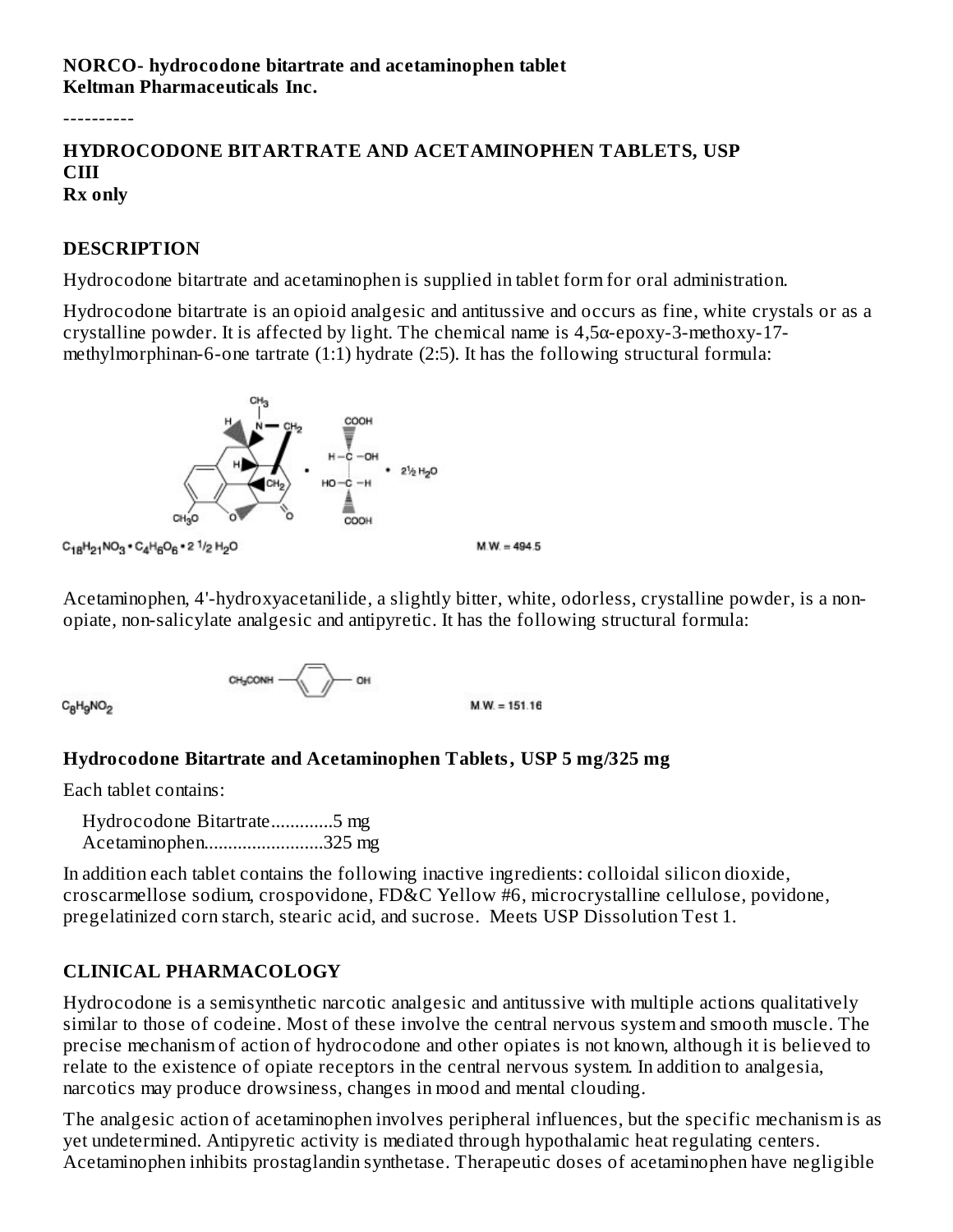effects on the cardiovascular or respiratory systems; however, toxic doses may cause circulatory failure and rapid, shallow breathing.

### **Pharmacokinetics:**

The behavior of the individual components is described below.

# *Hydrocodone:*

Following a 10 mg oral dose of hydrocodone administered to five adult male subjects, the mean peak concentration was  $23.6 \pm 5.2$  ng/mL. Maximum serum levels were achieved at  $1.3 \pm 0.3$  hours and the half-life was determined to be  $3.8 \pm 0.3$  hours. Hydrocodone exhibits a complex pattern of metabolism including O-demethylation, N-demethylation and 6-ketoreduction to the corresponding 6-α- and 6-βhydroxymetabolites. See **OVERDOSAGE** for toxicity information.

# *Acetaminophen:*

Acetaminophen is rapidly absorbed from the gastrointestinal tract and is distributed throughout most body tissues. The plasma half-life is 1.25 to 3 hours, but may be increased by liver damage and following overdosage. Elimination of acetaminophen is principally by liver metabolism (conjugation) and subsequent renal excretion of metabolites. Approximately 85% of an oral dose appears in the urine within 24 hours of administration, most as the glucuronide conjugate, with small amounts of other conjugates and unchanged drug. See **OVERDOSAGE** for toxicity information.

# **INDICATIONS AND USAGE**

Hydrocodone bitartrate and acetaminophen tablets are indicated for the relief of moderate to moderately severe pain.

# **CONTRAINDICATIONS**

This product should not be administered to patients who have previously exhibited hypersensitivity to hydrocodone or acetaminophen.

Patients known to be hypersensitive to other opioids may exhibit cross-sensitivity to hydrocodone.

# **WARNINGS**

# **Respiratory Depression:**

At high doses or in sensitive patients, hydrocodone may produce dose-related respiratory depression by acting directly on the brain stem respiratory center. Hydrocodone also affects the center that controls respiratory rhythm, and may produce irregular and periodic breathing.

# **Head Injury and Increas ed Intracranial Pressure:**

The respiratory depressant effects of narcotics and their capacity to elevate cerebrospinal fluid pressure may be markedly exaggerated in the presence of head injury, other intracranial lesions or a preexisting increase in intracranial pressure. Furthermore, narcotics produce adverse reactions which may obscure the clinical course of patients with head injuries.

# **Acute Abdominal Conditions:**

The administration of narcotics may obscure the diagnosis or clinical course of patients with acute abdominal conditions.

# **Misus e, Abus e, and Diversion of Opioids:**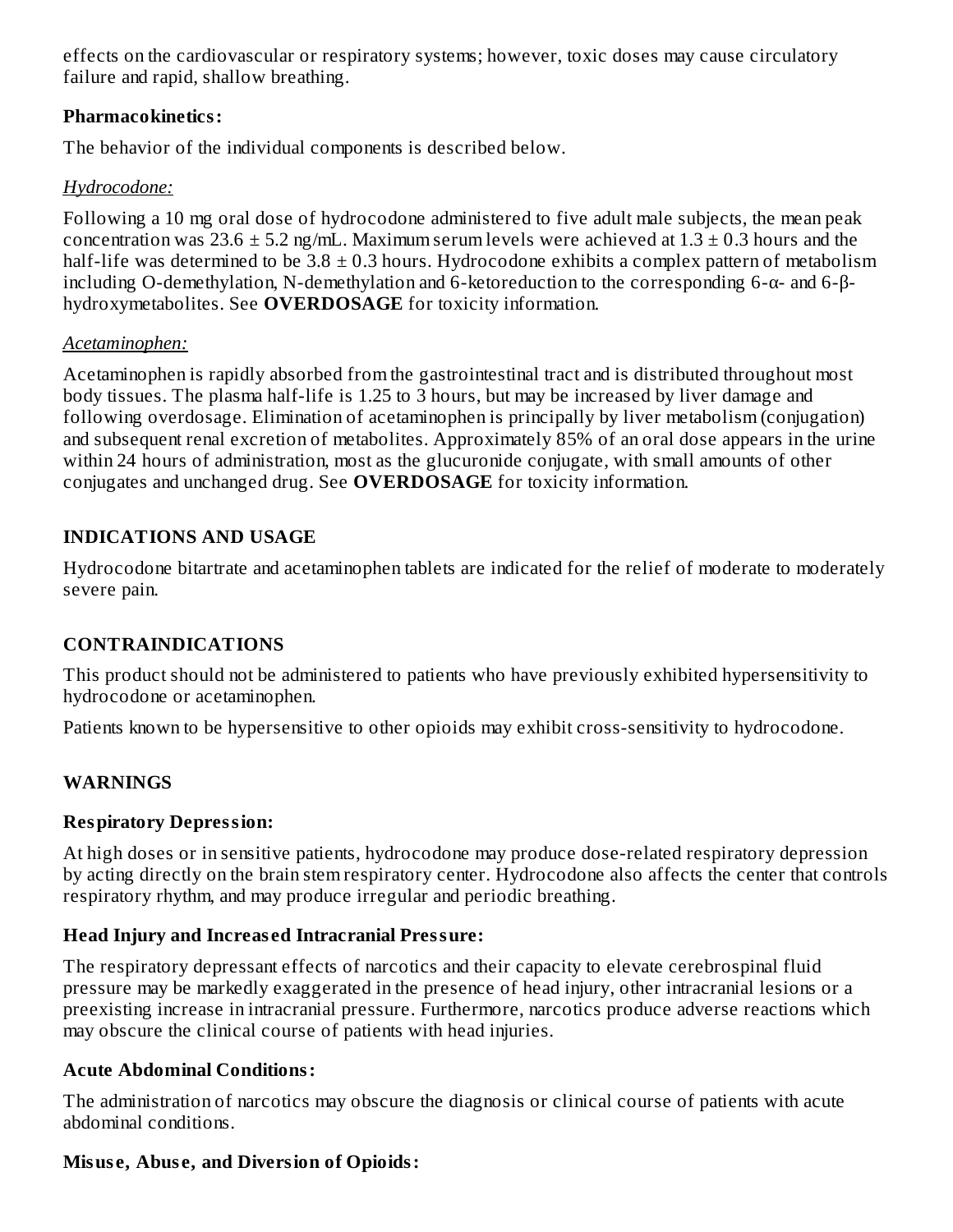Hydrocodone bitartrate and acetaminophen tablets contain hydrocodone, an opioid agonist, and is a Schedule III controlled substance. Opioid agonists have the potential for being abused and are sought by abusers and people with addiction disorders, and are subject to diversion.

Hydrocodone bitartrate and acetaminophen tablets can be abused in a manner similar to other opioid agonists, legal or illicit. This should be considered when prescribing or dispensing hydrocodone bitartrate and acetaminophen tablets in situations where the physician or pharmacist is concerned about an increased risk of misuse, abuse or diversion (see **DRUG ABUSE AND DEPENDENCE**).

### **PRECAUTIONS**

### **General:**

#### *Special Risk Patients:*

As with any narcotic analgesic agent, hydrocodone bitartrate and acetaminophen tablets should be used with caution in elderly or debilitated patients, and those with severe impairment of hepatic or renal function, hypothyroidism, Addison's disease, prostatic hypertrophy or urethral stricture. The usual precautions should be observed and the possibility of respiratory depression should be kept in mind.

#### *Cough Reflex:*

Hydrocodone suppresses the cough reflex; as with all narcotics, caution should be exercised when hydrocodone bitartrate and acetaminophen tablets are used postoperatively and in patients with pulmonary disease.

Hydrocodone Bitartrate and Acetaminophen Tablets 7.5 mg/500 mg contain FD&C Yellow No. 5 (tartrazine) which may cause allergic-type reactions (including bronchial asthma) in certain susceptible persons. Although the overall incidence of FD&C Yellow No. 5 (tartrazine) sensitivity in the general population is low, it is frequently seen in patients who also have aspirin hypersensitivity.

### **Information for Patients:**

Hydrocodone, like all narcotics, may impair the mental and/or physical abilities required for the performance of potentially hazardous tasks such as driving a car or operating machinery; patients should be cautioned accordingly.

Alcohol and other CNS depressants may produce an additive CNS depression, when taken with this combination product, and should be avoided.

Hydrocodone may be habit-forming. Patients should take the drug only for as long as it is prescribed, in the amounts prescribed, and no more frequently than prescribed.

### **Laboratory Tests:**

In patients with severe hepatic or renal disease, effects of therapy should be monitored with serial liver and/or renal function tests.

### **Drug Interactions:**

Patients receiving other narcotic analgesics, antihistamines, antipsychotics, antianxiety agents, or other CNS depressants (including alcohol) concomitantly with hydrocodone bitartrate and acetaminophen tablets may exhibit an additive CNS depression. When combined therapy is contemplated, the dose of one or both agents should be reduced.

The use of MAO inhibitors or tricyclic antidepressants with hydrocodone preparations may increase the effect of either the antidepressant or hydrocodone.

### **Drug/Laboratory Test Interactions:**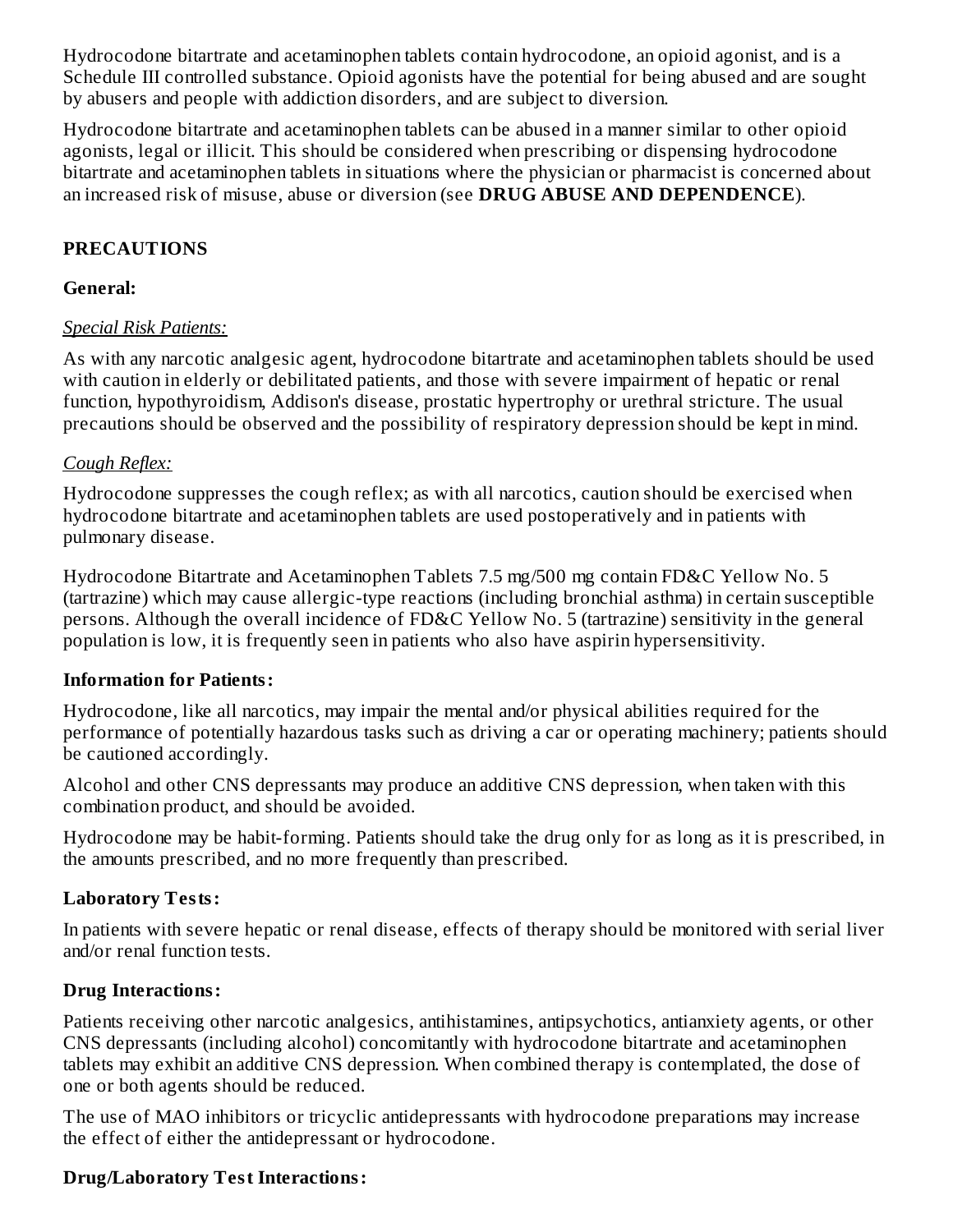Acetaminophen may produce false-positive test results for urinary 5-hydroxyindoleacetic acid.

### **Carcinogenesis, Mutagenesis, Impairment of Fertility:**

No adequate studies have been conducted in animals to determine whether hydrocodone or acetaminophen have a potential for carcinogenesis, mutagenesis, or impairment of fertility.

### **Pregnancy:**

*Teratogenic Effects:*

Pregnancy Category C:

There are no adequate and well-controlled studies in pregnant women. Hydrocodone bitartrate and acetaminophen tablets should be used during pregnancy only if the potential benefit justifies the potential risk to the fetus.

### *Nonteratogenic Effects:*

Babies born to mothers who have been taking opioids regularly prior to delivery will be physically dependent. The withdrawal signs include irritability and excessive crying, tremors, hyperactive reflexes, increased respiratory rate, increased stools, sneezing, yawning, vomiting, and fever. The intensity of the syndrome does not always correlate with the duration of maternal opioid use or dose. There is no consensus on the best method of managing withdrawal.

# **Labor and Delivery:**

As with all narcotics, administration of hydrocodone bitartrate and acetaminophen tablets to the mother shortly before delivery may result in some degree of respiratory depression in the newborn, especially if higher doses are used.

# **Nursing Mothers:**

Acetaminophen is excreted in breast milk in small amounts, but the significance of its effects on nursing infants is not known. It is not known whether hydrocodone is excreted in human milk. Because many drugs are excreted in human milk and because of the potential for serious adverse reactions in nursing infants from hydrocodone and acetaminophen, a decision should be made whether to discontinue nursing or to discontinue the drug, taking into account the importance of the drug to the mother.

# **Pediatric Us e:**

Safety and effectiveness in pediatric patients have not been established.

# **Geriatric Us e:**

Clinical studies of hydrocodone bitartrate and acetaminophen tablets did not include sufficient numbers of subjects aged 65 and over to determine whether they respond differently from younger subjects. Other reported clinical experience has not identified differences in responses between the elderly and younger patients. In general, dose selection for an elderly patient should be cautious, usually starting at the low end of the dosing range, reflecting the greater frequency of decreased hepatic, renal, or cardiac function, and of concomitant disease or other drug therapy.

Hydrocodone and the major metabolites of acetaminophen are known to be substantially excreted by the kidney. Thus the risk of toxic reactions may be greater in patients with impaired renal function due to the accumulation of the parent compound and/or metabolites in the plasma. Because elderly patients are more likely to have decreased renal function, care should be taken in dose selection, and it may be useful to monitor renal function.

Hydrocodone may cause confusion and over-sedation in the elderly; elderly patients generally should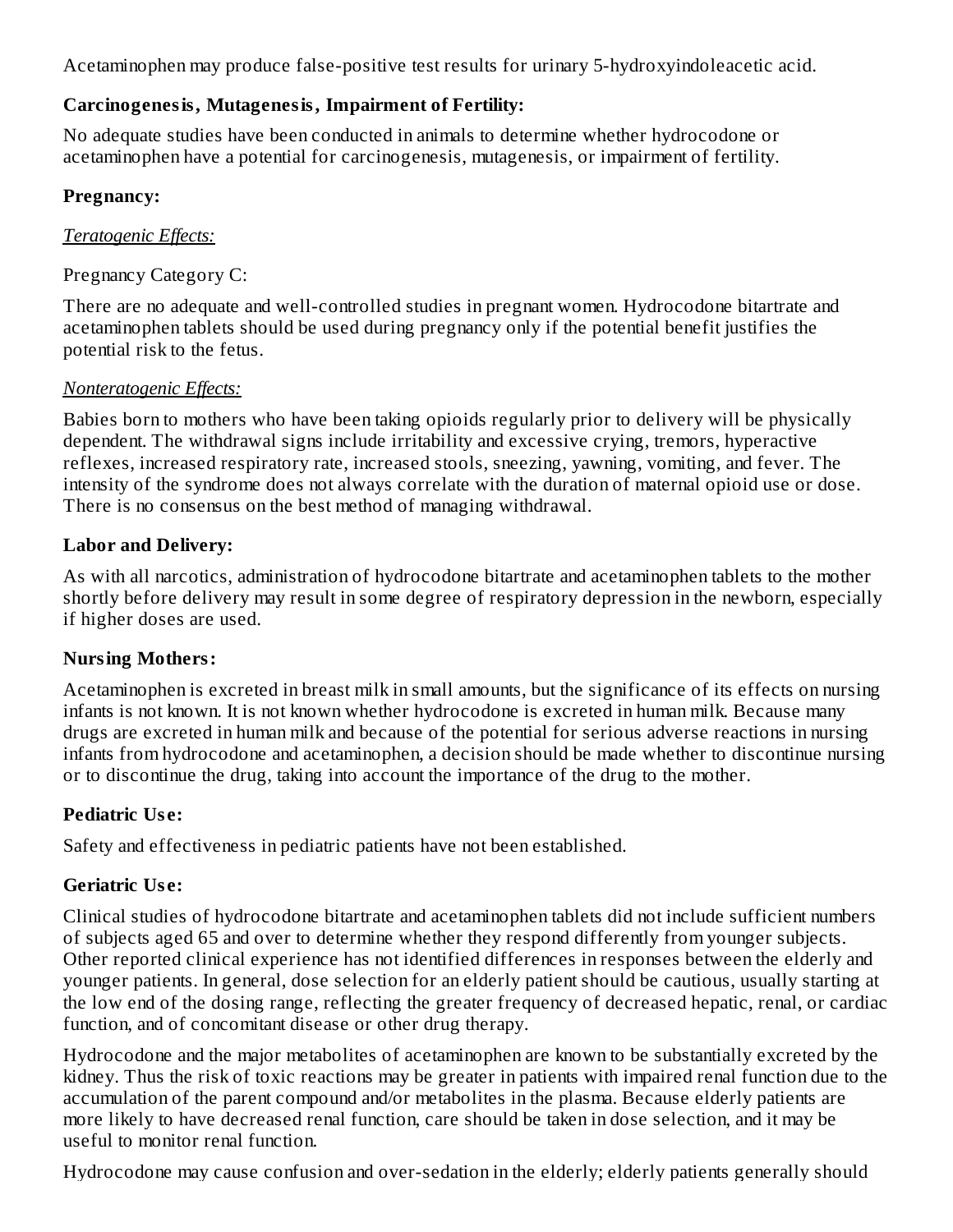be started on low doses of hydrocodone bitartrate and acetaminophen tablets and observed closely.

# **ADVERSE REACTIONS**

The most frequently reported adverse reactions are lightheadedness, dizziness, sedation, nausea and vomiting. These effects seem to be more prominent in ambulatory than in nonambulatory patients, and some of these adverse reactions may be alleviated if the patient lies down.

Other adverse reactions include:

**Central Nervous System:** Drowsiness, mental clouding, lethargy, impairment of mental and physical performance, anxiety, fear, dysphoria, psychic dependence, mood changes.

**Gastrointestinal System:** Prolonged administration of hydrocodone bitartrate and acetaminophen tablets may produce constipation.

**Genitourinary System:** Ureteral spasm, spasm of vesical sphincters and urinary retention have been reported with opiates.

**Respiratory Depression:** Hydrocodone bitartrate may produce dose-related respiratory depression by acting directly on the brain stem respiratory centers (see **OVERDOSAGE**).

**Special Senses:** Cases of hearing impairment or permanent loss have been reported predominantly in patients with chronic overdose.

**Dermatological:** Skin rash, pruritus.

The following adverse drug events may be borne in mind as potential effects of acetaminophen: allergic reactions, rash, thrombocytopenia, agranulocytosis.

Potential effects of high dosage are listed in the **OVERDOSAGE** section.

# **DRUG ABUSE AND DEPENDENCE**

### **Misus e, Abus e, and Diversion of Opioids:**

Hydrocodone bitartrate and acetaminophen tablets contain hydrocodone, an opioid agonist, and is a Schedule III controlled substance. Hydrocodone bitartrate and acetaminophen tablets, and other opioids, used in analgesia can be abused and are subject to criminal diversion.

Addiction is a primary, chronic, neurobiologic disease, with genetic, psychosocial, and environmental factors influencing its development and manifestations. It is characterized by behaviors that include one or more of the following: impaired control over drug use, compulsive use, continued use despite harm, and craving. Drug addiction is a treatable disease utilizing a multidisciplinary approach, but relapse is common.

"Drug seeking" behavior is very common in addicts and drug abusers. Drug-seeking tactics include emergency calls or visits near the end of office hours, refusal to undergo appropriate examination, testing or referral, repeated "loss" of prescriptions, tampering with prescriptions and reluctance to provide prior medical records or contact information for other treating physician(s). "Doctor shopping" to obtain additional prescriptions is common among drug abusers and people suffering from untreated addiction.

Abuse and addiction are separate and distinct from physical dependence and tolerance. Physical dependence usually assumes clinically significant dimensions only after several weeks of continued opioid use, although a mild degree of physical dependence may develop after a few days of opioid therapy. Tolerance, in which increasingly large doses are required in order to produce the same degree of analgesia, is manifested initially by a shortened duration of analgesic effect, and subsequently by decreases in the intensity of analgesia. The rate of development of tolerance varies among patients. Physicians should be aware that abuse of opioids can occur in the absence of true addiction and is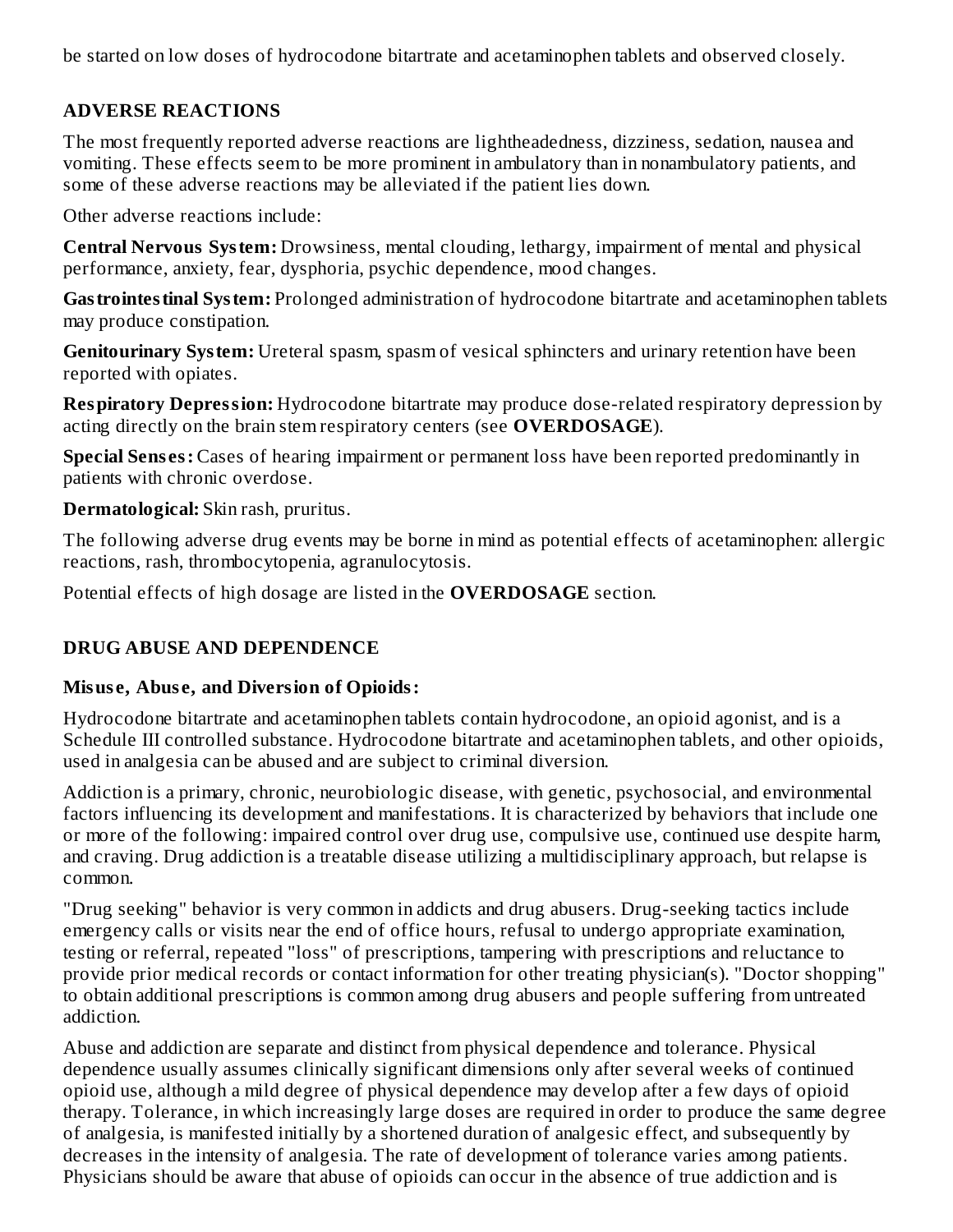characterized by misuse for non-medical purposes, often in combination with other psychoactive substances. Hydrocodone bitartrate and acetaminophen tablets, like other opioids, may be diverted for non-medical use. Record-keeping of prescribing information, including quantity, frequency, and renewal requests is strongly advised.

Proper assessment of the patient, proper prescribing practices, periodic re-evaluation of therapy, and proper dispensing and storage are appropriate measures that help to limit abuse of opioid drugs.

# **OVERDOSAGE**

Following an acute overdosage, toxicity may result from hydrocodone or acetaminophen.

### **Signs and Symptoms:**

### *Hydrocodone:*

Serious overdose with hydrocodone is characterized by respiratory depression (a decrease in respiratory rate and/or tidal volume, Cheyne-Stokes respiration, cyanosis), extreme somnolence progressing to stupor or coma, skeletal muscle flaccidity, cold and clammy skin, and sometimes bradycardia and hypotension. In severe overdosage, apnea, circulatory collapse, cardiac arrest and death may occur.

### *Acetaminophen:*

In acetaminophen overdosage: dose-dependent, potentially fatal hepatic necrosis is the most serious adverse effect. Renal tubular necrosis, hypoglycemic coma, and thrombocytopenia may also occur.

Early symptoms following a potentially hepatotoxic overdose may include: nausea, vomiting, diaphoresis and general malaise. Clinical and laboratory evidence of hepatic toxicity may not be apparent until 48 to 72 hours post-ingestion.

In adults, hepatic toxicity has rarely been reported with acute overdoses of less than 10 grams, or fatalities with less than 15 grams.

# **Treatment:**

A single or multiple overdose with hydrocodone and acetaminophen is a potentially lethal polydrug overdose, and consultation with a regional poison control center is recommended.

Immediate treatment includes support of cardiorespiratory function and measures to reduce drug absorption. Vomiting should be induced mechanically, or with syrup of ipecac, if the patient is alert (adequate pharyngeal and laryngeal reflexes). Oral activated charcoal (1 g/kg) should follow gastric emptying. The first dose should be accompanied by an appropriate cathartic. If repeated doses are used, the cathartic might be included with alternate doses as required. Hypotension is usually hypovolemic and should respond to fluids. Vasopressors and other supportive measures should be employed as indicated. A cuffed endotracheal tube should be inserted before gastric lavage of the unconscious patient and, when necessary, to provide assisted respiration.

Meticulous attention should be given to maintaining adequate pulmonary ventilation. In severe cases of intoxication, peritoneal dialysis, or preferably hemodialysis may be considered. If hypoprothrombinemia occurs due to acetaminophen overdose, vitamin K should be administered intravenously.

Naloxone, a narcotic antagonist, can reverse respiratory depression and coma associated with opioid overdose. Naloxone hydrochloride 0.4 mg to 2 mg is given parenterally. Since the duration of action of hydrocodone may exceed that of the naloxone, the patient should be kept under continuous surveillance and repeated doses of the antagonist should be administered as needed to maintain adequate respiration. A narcotic antagonist should not be administered in the absence of clinically significant respiratory or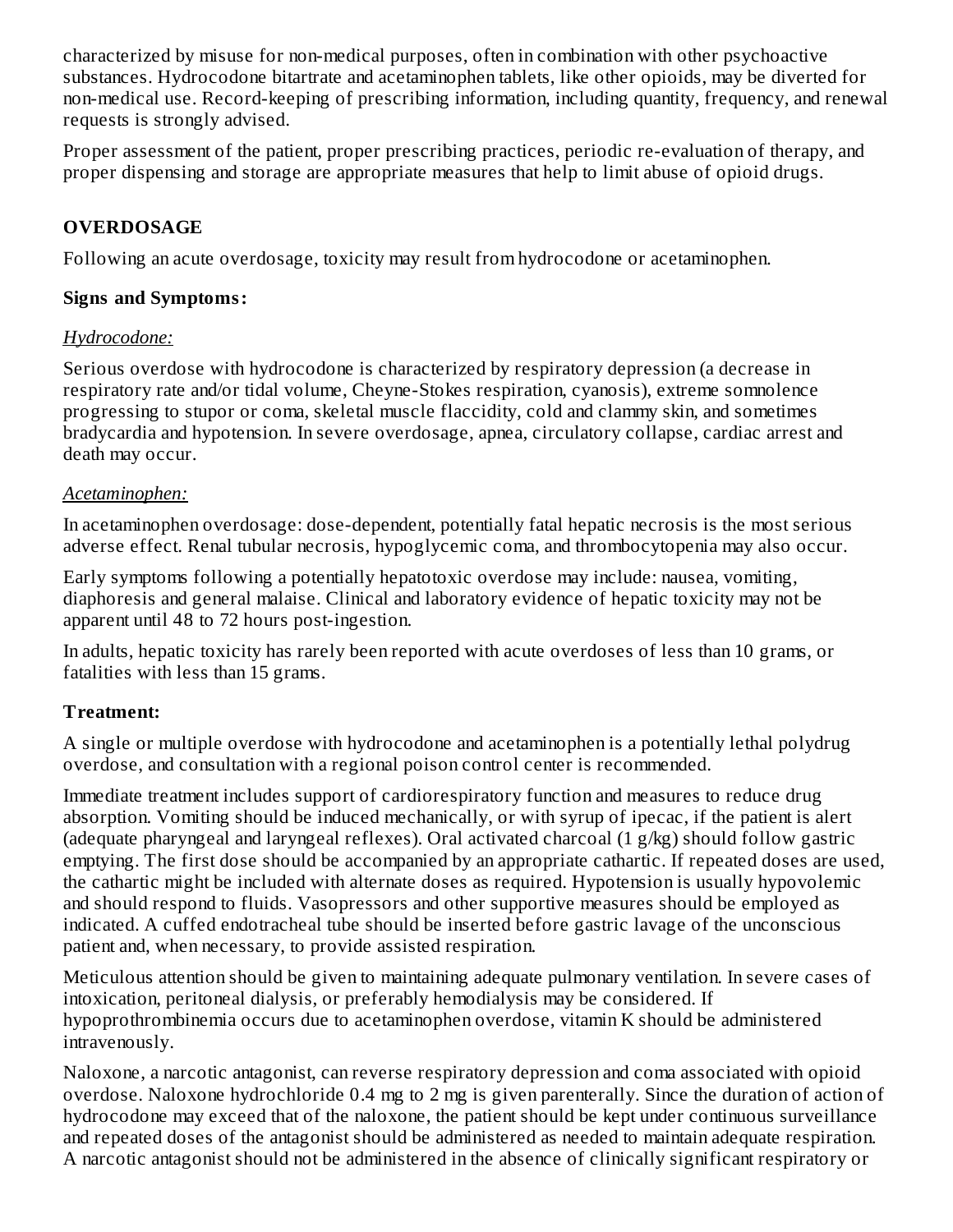cardiovascular depression.

If the dose of acetaminophen may have exceeded 140 mg/kg, acetylcysteine should be administered as early as possible. Serum acetaminophen levels should be obtained, since levels four or more hours following ingestion help predict acetaminophen toxicity. Do not await acetaminophen assay results before initiating treatment. Hepatic enzymes should be obtained initially, and repeated at 24-hour intervals.

Methemoglobinemia over 30% should be treated with methylene blue by slow intravenous administration.

The toxic dose for acetaminophen for adults is 10 g.

### **DOSAGE AND ADMINISTRATION**

Dosage should be adjusted according to the severity of the pain and the response of the patient. However, it should be kept in mind that tolerance to hydrocodone can develop with continued use and that the incidence of untoward effects is dose related.

### **Hydrocodone Bitartrate and Acetaminophen Tablets, USP 5 mg/325 mg**

The usual adult dosage is one or two tablets every four to six hours as needed for pain. The total daily dosage should not exceed 8 tablets.

### **HOW SUPPLIED**

### **Hydrocodone Bitartrate and Acetaminophen Tablets, USP 5 mg/325 mg**

are supplied as white with bright orange specks, capsule-shaped bisected, scored tablets, debossed "Watson", on one side and debossed "3202" on the reverse side. The tablets are supplied in bottle of 30 and 90.

#### **Storage:**

Store at 20°-25°C (68°-77°F) [see USP Controlled Room Temperature].

Dispense in a tight, light-resistant container as defined in the USP/NF with a child-resistant closure.

A Schedule CIII Narcotic.

Manufactured for: **Keltman Pharmaceuticals Inc.** 1 Lakeland Square, Suite A Flowood, Ms 39232

R4

### **PRINCIPAL DISPLAY PANEL**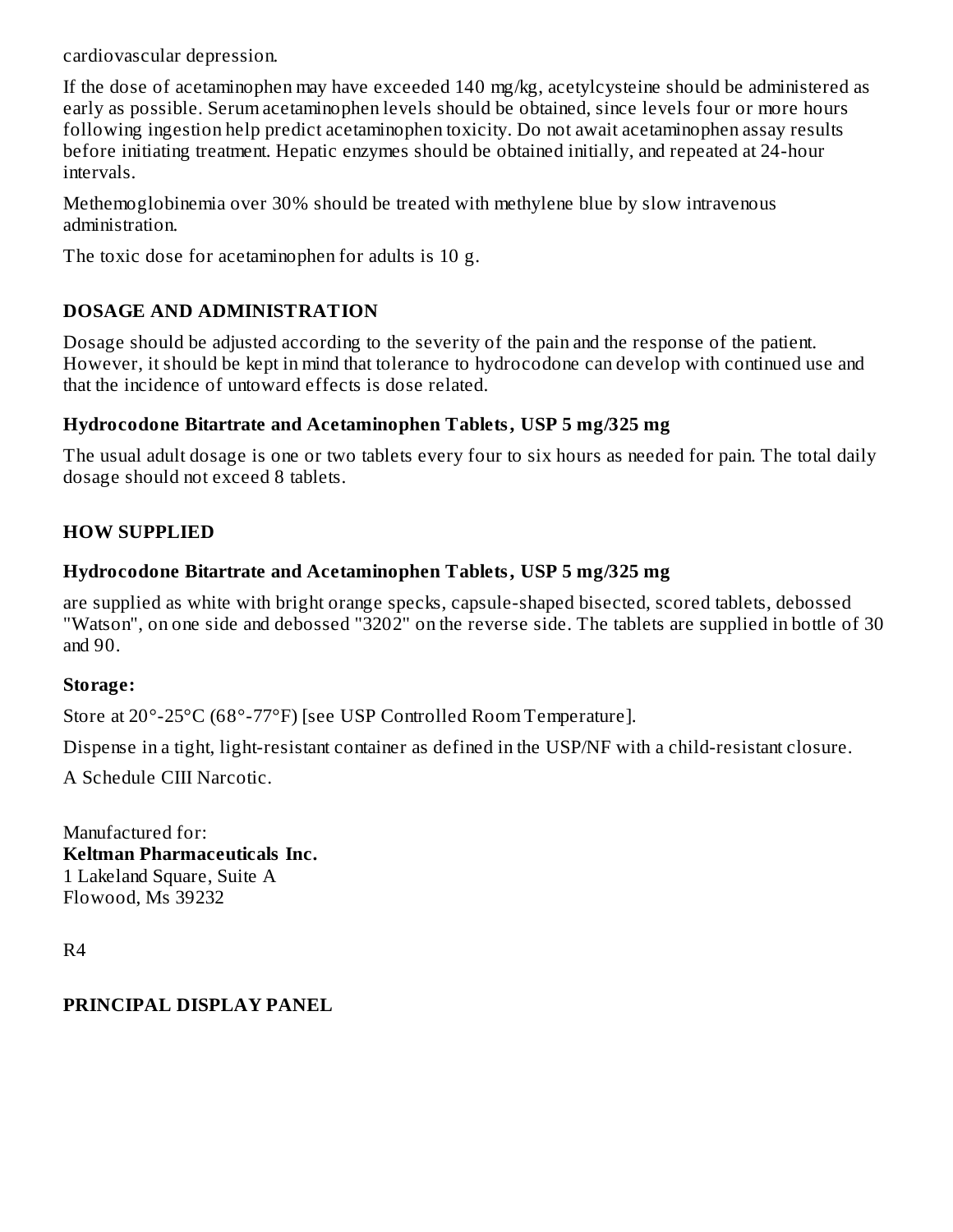

#### **PRINCIPAL DISPLAY PANEL**



### **NORCO**

hydrocodone bitartrate and acetaminophen tablet

| <b>Product Information</b>                                                     |                         |                     |                                         |               |                 |  |  |
|--------------------------------------------------------------------------------|-------------------------|---------------------|-----------------------------------------|---------------|-----------------|--|--|
| <b>Product Type</b>                                                            | HUMAN PRESCRIPTION DRUG | Item Code (Source)  |                                         | NDC:68387-236 |                 |  |  |
| <b>Route of Administration</b>                                                 | ORAL                    | <b>DEA Schedule</b> | CШ                                      |               |                 |  |  |
|                                                                                |                         |                     |                                         |               |                 |  |  |
| <b>Active Ingredient/Active Moiety</b>                                         |                         |                     |                                         |               |                 |  |  |
| <b>Ingredient Name</b>                                                         |                         |                     | <b>Basis of Strength</b>                |               | Strength        |  |  |
| HYDRO CODONE BITARTRATE (UNII: NO70W886KK) (HYDROCODONE -<br>UNII:6 YKS4Y3WQ7) |                         |                     | <b>HYDROCODONE</b><br><b>BITARTRATE</b> |               | 5 <sub>mg</sub> |  |  |

**ACETAMINOPHEN** (UNII: 36 2O9 ITL9D) (ACETAMINOPHEN - UNII:36 2O9 ITL9D) ACETAMINOPHEN 325 mg